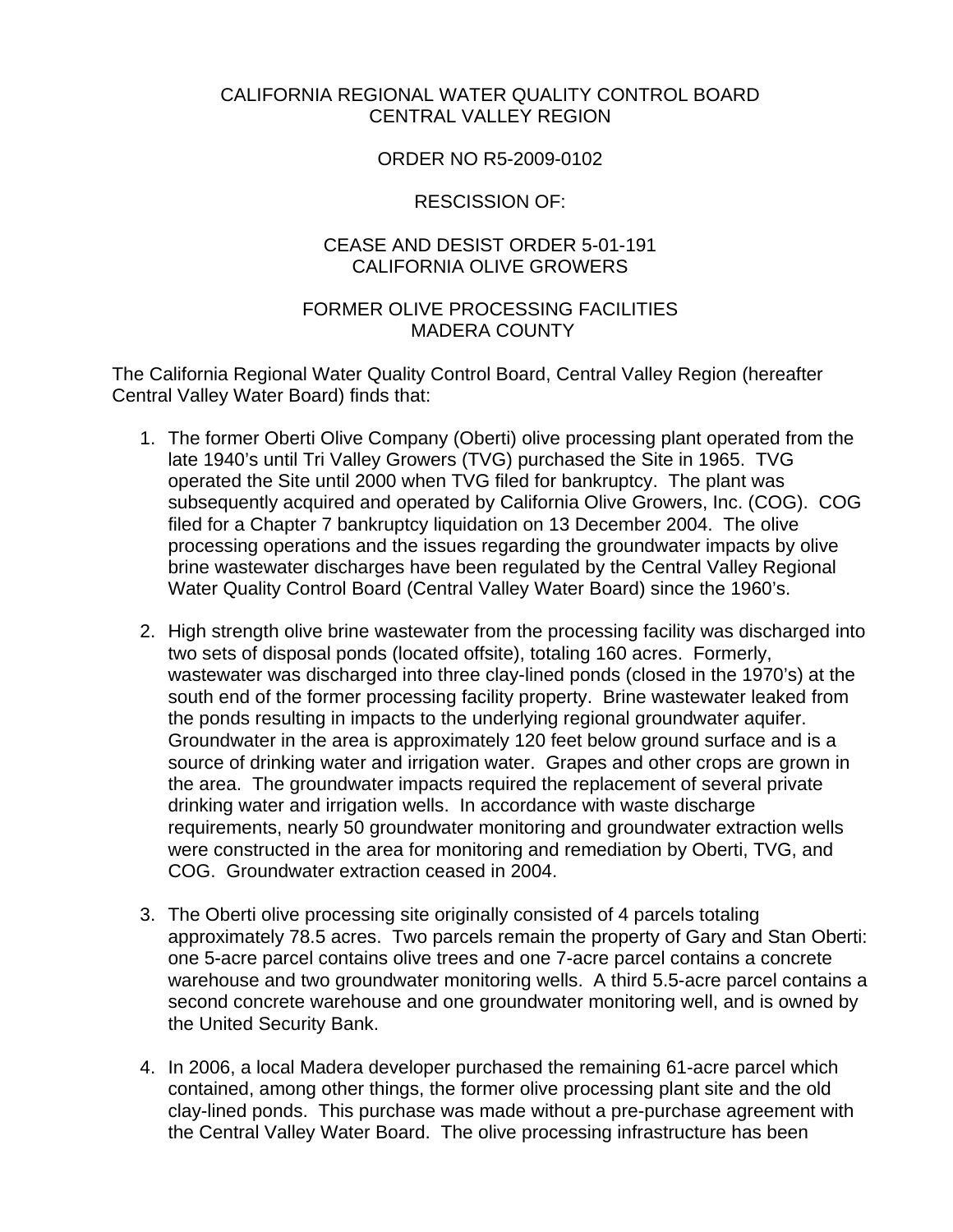removed, and the remaining buildings are rented. Six groundwater monitoring/extraction wells remain on the parcel. The new owner was notified by Central Valley Water Board staff in correspondence dated 9 March 2007 that all environmental liabilities associated with the parcel are considered the responsibility of the property owner. Submittal of an appropriate post-closure land use and well abandonment plan to the Central Valley Water Board will be the responsibility of the new owner.

- 5. The properties containing the two sets of brine wastewater disposal ponds (Process Ponds-45 acres, Remote Ponds-110 acres) were purchased in 2008 by a developer/farmer from Manteca. Twenty-nine groundwater monitoring/extraction wells remain on the two properties. The site was also purchased without a prepurchase agreement with the Central Valley Water Board. The new owner was notified by Central Valley Water Board staff in correspondence dated 19 November 2008 that the environmental liabilities associated with the two sites are considered the responsibility of the property owner. Submittal of an appropriate pond closure and post-closure land use plan as well as a well abandonment plan to the Central Valley Water Board will be the responsibility of the new owner.
- 6. On 26 July 1991, Waste Discharge Requirements (WDRs) Order 91-178 was issued to TVG and Oberti, and prescribed requirements and contained a time schedule to address various issues regarding the former olive processing operations and wastewater disposal to the ponds. TVG and Oberti declared bankruptcy and are no longer associated with the site.
- 7. On 17 September 1993, Special Order 93-201, amending WDRs Order 91-178, was issued by the Central Valley Water Board, and required TVG and Oberti to cease the discharge of pumped groundwater to the two sets of disposal ponds by a specified date. The Order extended the cease discharge deadline. The companies are no longer associated with the site.
- 8. On 27 July 2001, Cease and Desist Order 5-01-191 was issued by the Central Valley Water Board and required COG to cease discharging waste contrary to WDRs. Specifically, Order 91-178 and Special Order 93-201 related to issues at the former Oberti olive processing facilities. COG declared bankruptcy and is no longer associated with the site.
- 9. All olive processing and wastewater disposal has ceased, the former processing property and the disposal ponds sold, and all olive processing facilities and equipment removed.
- 10. Interested agencies and persons were notified of the intent to consider rescission of the Orders and provided an opportunity for a public hearing and an opportunity to submit their written views and recommendations.